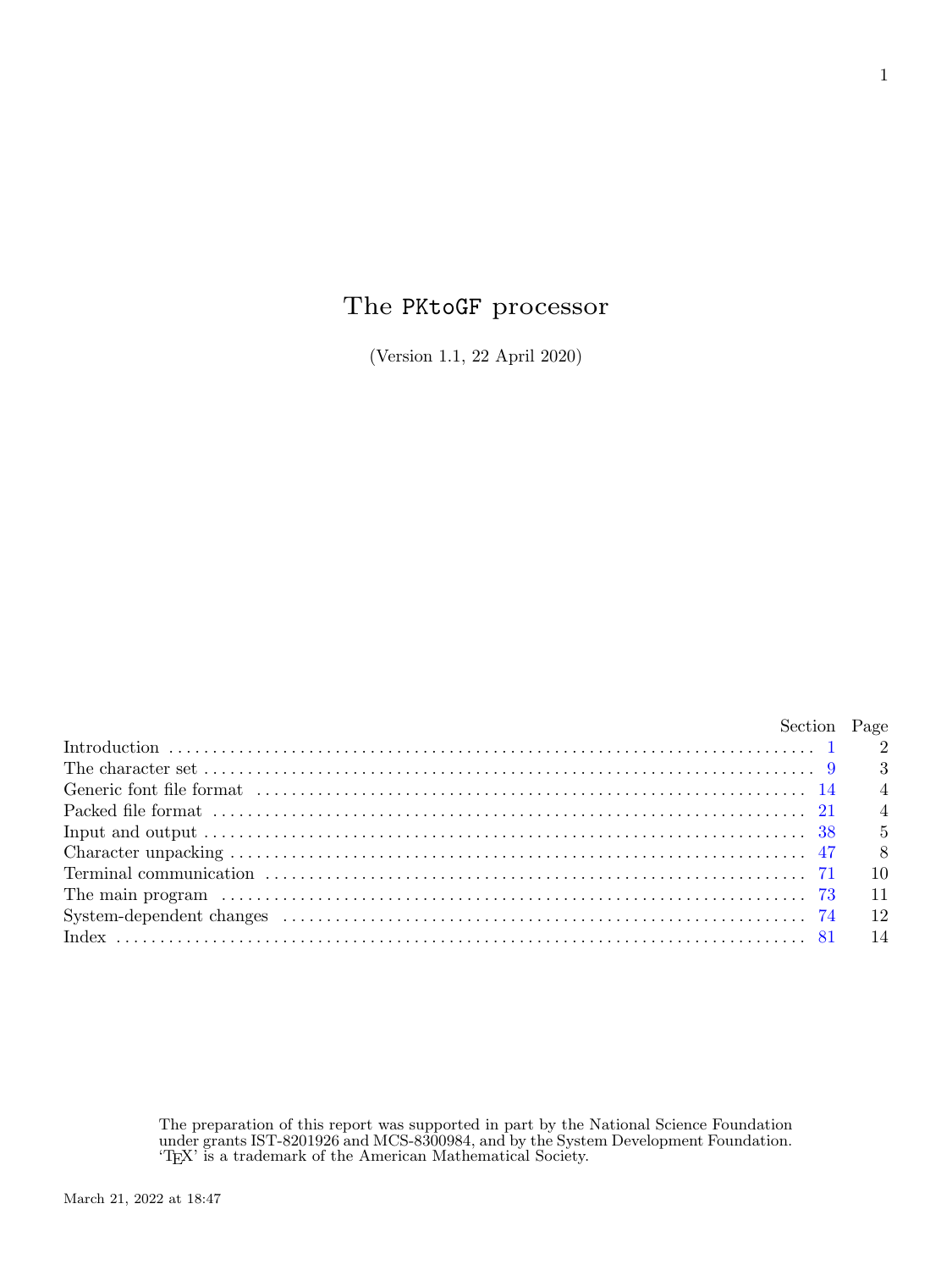<span id="page-1-0"></span>**2\*.** The *banner* string defined here should be changed whenever PKtoGF gets modified. You should update the preamble comment as well.

```
define \, my_name \equiv 'pttogf'define banner ≡ ´This␣is␣PKtoGF,␣Version␣1.1´ { printed when the program starts }
define preamble comment ≡ ´PKtoGF␣1.1␣output´
define comm\_length \equiv 17
```
**4\*.** Both the input and output come from binary files. On line interaction is handled through Pascal's standard *input* and *output* files. For C compilation terminal input and output is directed to *stdin* and *stdout*. In this program there is no terminal input. Since the terminal output is really not very interesting, it is produced only when the −v command line flag is presented.

 $\text{define } print\_ln(\texttt{\#}) \equiv$ **if** *verbose* **then**  $write\_ln(output, \#)$  $\text{define } print(\texttt{\#}) \equiv$ **if** *verbose* **then**  $write(output, \#)$  $write(output, \#)$  $write(output, \#)$ **program** *PKtoGF* (*input, output*); **const** *⟨* Constants in the outer block 6\* *⟩* **type** *⟨* Types in the outer block 9 *⟩* **var** *⟨* Globals in the outer block 11 *⟩ ⟨* Define *parse arguments* 74\* *⟩* **procedure** *initialize* ; *{* this procedure gets things started properly *}* **var** *i*: *integer* ; *{* loop index for initializations *}* **begin** *kpse set program name* (*argv* [0]*, my name* ); *kpse init prog* (´PKTOGF´*,* 0*,* **nil***,* **nil**); *parse arguments* ; *print ln*(*banner* ); *⟨* Set initial values 12 *⟩* **end**;

**5\*.** This module is deleted, because it is only useful for a non-local goto, which we don't use in C.

**6\*.** These constants determine the maximum length of a file name and the length of the terminal line, as well as the maximum number of run counts allowed per line of the GF file. (We need this to implement repeat counts.)

```
⟨ Constants in the outer block 6* ⟩ ≡
```
 $MAX\_COUNTS = 400;$  {initial number of run counts in a raster line } This code is used in section 4\*.

**8\*.** It is possible that a malformed packed file (heaven forbid!) or some other error might be detected by this program. Such errors might occur in a deeply nested procedure, so we might want to *abort* the program with an error message.

**define**  $abort$  (#)  $\equiv$ **begin**  $verpose \leftarrow true; print\_ln(\#); uexit(1);$ **end**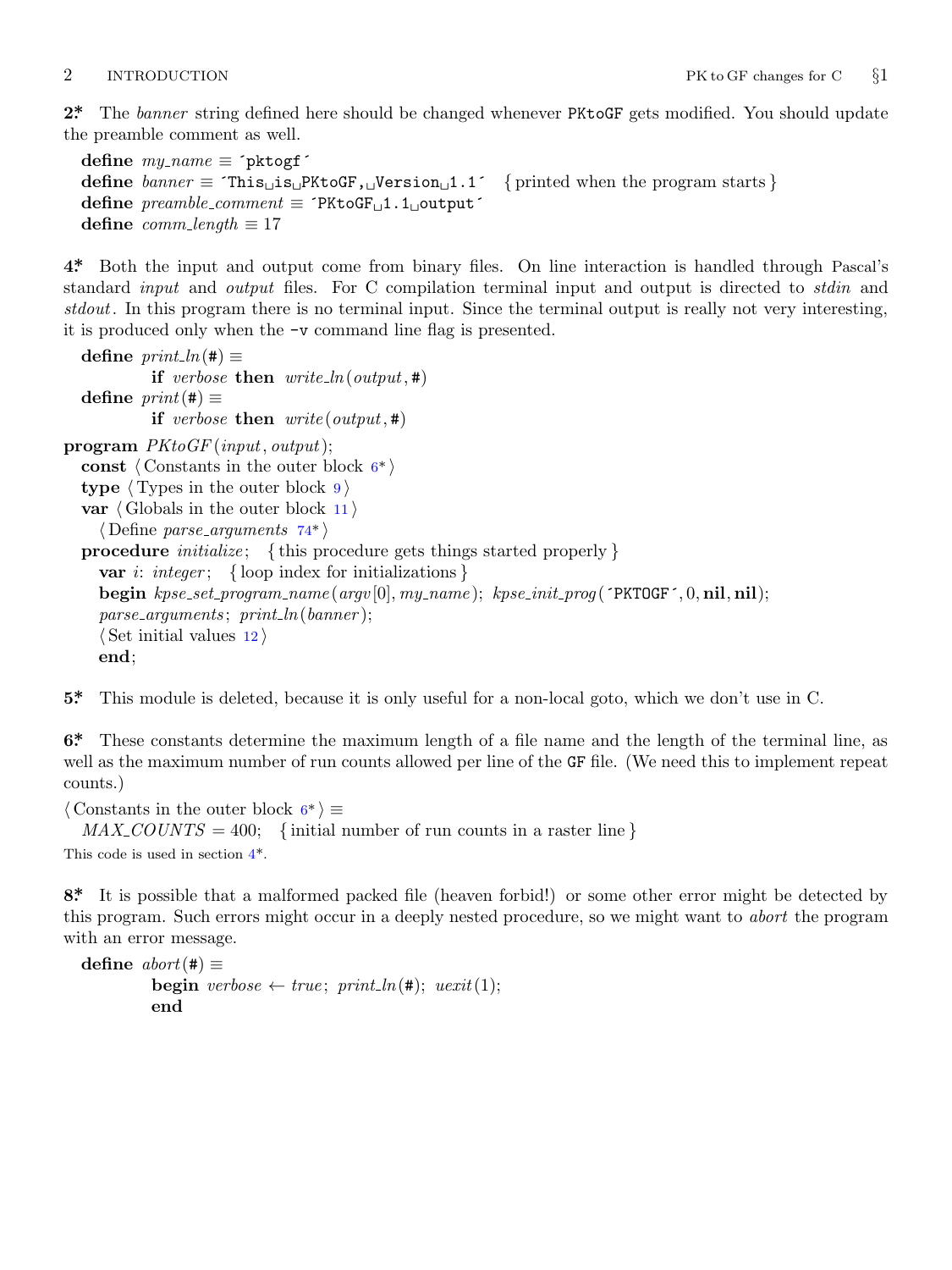<span id="page-2-0"></span>

**10\*.** The original Pascal compiler was designed in the late 60s, when six-bit character sets were common, so it did not make provision for lower case letters. Nowadays, of course, we need to deal with both upper and lower case alphabets in a convenient way, especially in a program like GFtoPK. So we shall assume that the Pascal system being used for GFtoPK has a character set containing at least the standard visible characters of ASCII code ("!" through "~").

Some Pascal compilers use the original name *char* for the data type associated with the characters in text files, while other Pascals consider *char* to be a 64-element subrange of a larger data type that has some other name. In order to accommodate this difference, we shall use the name *text char* to stand for the data type of the characters in the output file. We shall also assume that *text char* consists of the elements *chr* (*first text char* ) through *chr* (*last text char* ), inclusive. The following definitions should be adjusted if necessary.

**define**  $char \equiv 0 \ldots 255$ **define**  $text\_text\_char \leq char$  { the data type of characters in text files } **define**  $first\_text\_char = 0$  { ordinal number of the smallest element of  $text\_char}$ } **define**  $last\_text\_char = 127$  {ordinal number of the largest element of  $text\_char}$ }

*⟨* Types in the outer block 9 *⟩* +*≡*  $text$ *file* = **packed file of**  $text$ *text\_char*;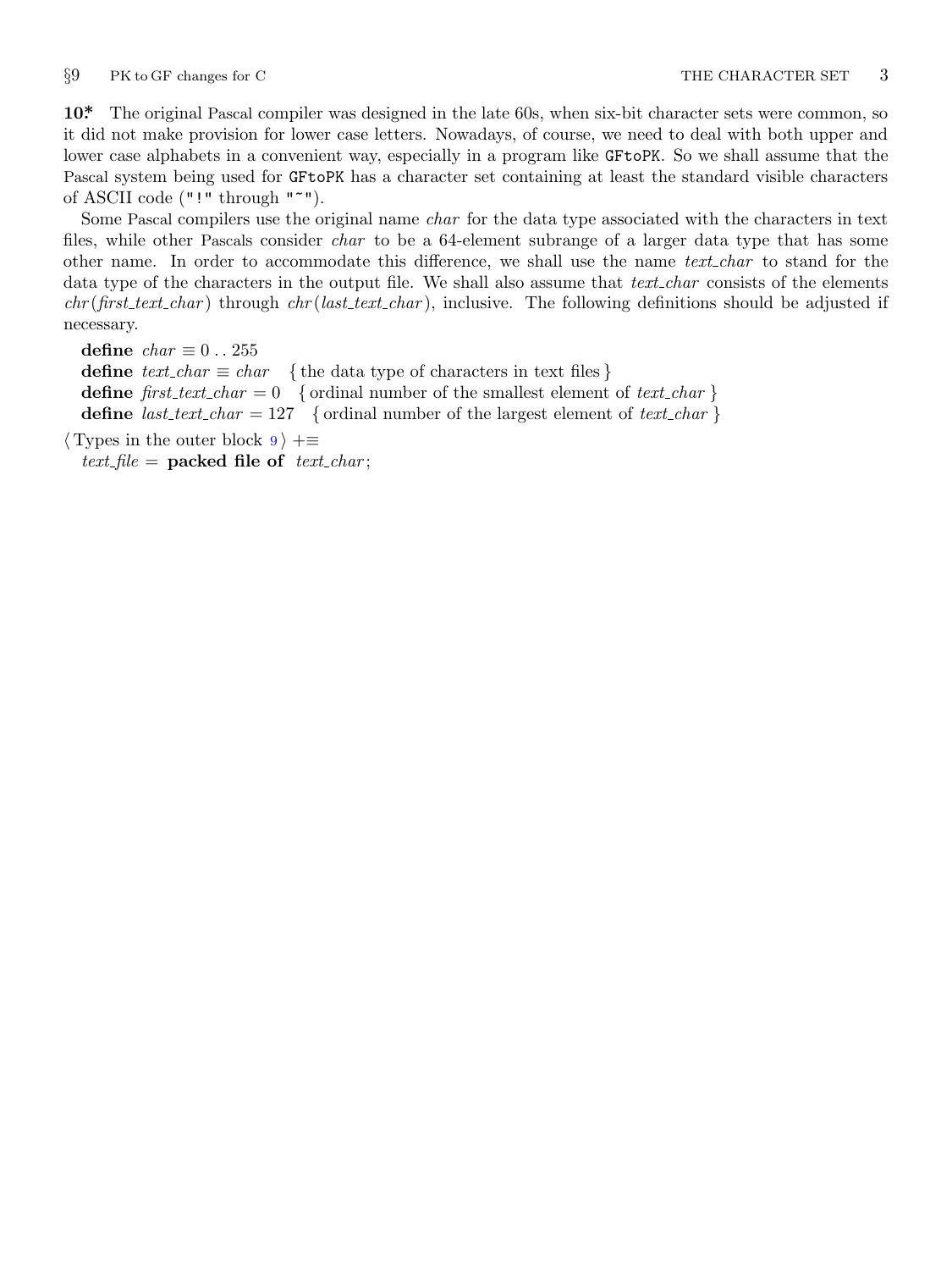### <span id="page-3-0"></span>4 GENERIC FONT FILE FORMAT PK to GF changes for C *§*14

**30\*.** The final algorithm for decoding the run counts based on the above scheme might look like this, assuming a procedure called  $pk_nyb$  is available to get the next nybble from the file, and assuming that the global *repeat count* indicates whether a row needs to be repeated. Note that this routine is recursive, but since a repeat count can never directly follow another repeat count, it can only be recursive to one level.

*⟨*Packed number procedure 30\* *⟩ ≡* **function** *pk packed num*: *integer* ; **var** *i, j*: *integer* ; **begin**  $i \leftarrow get\_nyb$ ; **if**  $i = 0$  **then begin repeat**  $j \leftarrow get\_nyb$ ;  $\text{incr}(i)$ ; **until**  $j \neq 0$ ; **while**  $i > 0$  **do begin**  $j \leftarrow j * 16 + get\_nyb$ ;  $decr(i)$ ; **end**;  $pk\_ packed\_num \leftarrow j - 15 + (13 - dyn\_f) * 16 + dyn\_f$ ; **end else if**  $i \leq dyn_f$  **then**  $pk\_packet\_num \leftarrow i$ **else if**  $i < 14$  **then**  $pk\_ packed\_num \leftarrow (i - dyn\_f - 1) * 16 + get\_nyb + dyn\_f + 1$ **else begin if**  $i = 14$  **then**  $repeat\_count \leftarrow pk\_packet\_num$ **else** *repeat\_count*  $\leftarrow$  1;  $pk$  *packed\_num*  $\leftarrow pk$  *packed\_num*; **end**;

### **end**;

This code is used in section 62.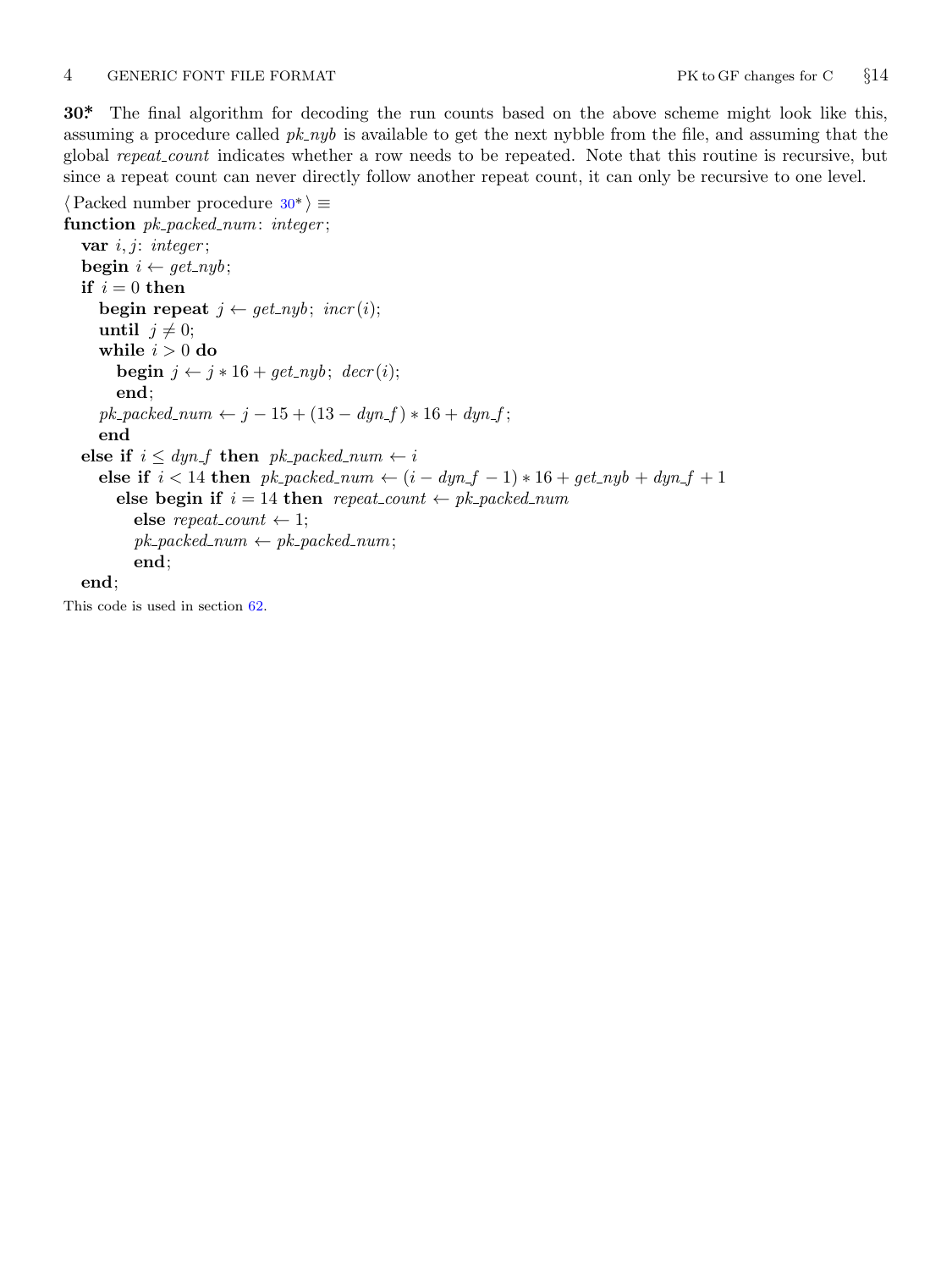<span id="page-4-0"></span>*§*38 PK to GF changes for C INPUT AND OUTPUT 5

**40\*.** To prepare these files for input, we *reset* them. An extension of Pascal is needed in the case of *gf file* , since we want to associate it with external files whose names are specified dynamically (i.e., not known at compile time). The following code assumes that '*reset*(*f, s*)' does this, when *f* is a file variable and *s* is a string variable that specifies the file name. If  $\epsilon$  (*f*) is true immediately after  $\epsilon$  *reset*(*f, s*) has acted, we assume that no file named *s* is accessible.

In C, we do path searching based on the user's environment or the default path, via the Kpathsea library.

**procedure** *open\_pk\_file*; { prepares to read packed bytes in  $pk\_file$ } **begin** *{* Don't use *kpse find pk* ; we want the exact file or nothing. *}*  $pk\_name \leftarrow cmdline (optind);$   $pk\_file \leftarrow kpse\_open\_file (cmdline (optind), kpse\_pk\_format);$ **if** *pk file* **then begin**  $cur\_loc \leftarrow 0$ ; **end**; **end**; **procedure** *open\_gf\_file*; { prepares to write packed bytes in  $gf$ \_file } **begin** *{* If an explicit output filename isn't given, we construct it from *pk name* . *}* **if**  $optind + 1 = \text{argc}$  **then begin**  $gf$ <sub>-name</sub>  $\leftarrow$  *basename\_change\_suffix* ( $pk$ -*name*,  $\lceil pk \rceil$ ,  $\lceil gf \rceil$ ); **end else begin**  $gf\_name \leftarrow \text{c}$ *mdline*( $\text{optind} + 1$ ); **end**;

*rewritebin*( $gf$ <sup> $f$ </sup>*file*, $gf$ *-name*);  $gf$ <sup> $f$ </sup>*-loc*  $\leftarrow$  0; **end**;

**41\*.** No arbitrary limit on filename length.

*⟨* Globals in the outer block 11 *⟩* +*≡ gf name , pk name* : *c string* ; *{* names of input and output files *}*  $gf\_loc, pk\_loc: integer;$  {how many bytes have we sent?}

**42\*.** Byte output is handled by a C definition.

```
\text{define } gf\_byte(\texttt{\#}) \equivbegin put\_byte(\text{#}, qf_{\textit{+}}file); incr(qf_{\textit{+}}loc)end
```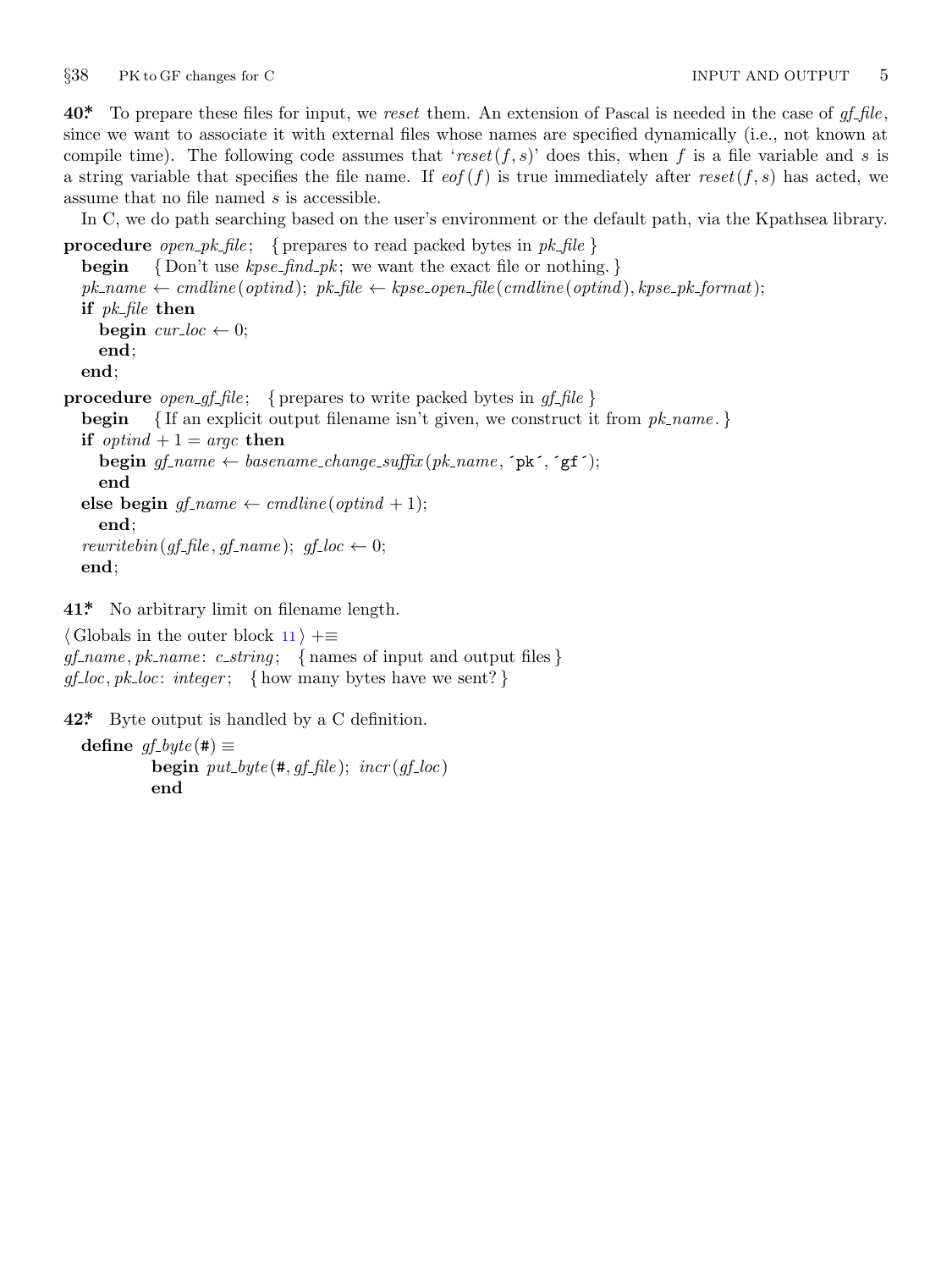<span id="page-5-0"></span>**43\*.** We shall use a set of simple functions to read the next byte or bytes from *pk file* . There are seven possibilities, each of which is treated as a separate function in order to minimize the overhead for subroutine calls.

**define**  $pk\_byte \equiv get\_byte$ **define**  $pk\_loc \equiv cur\_loc$ **function**  $get\_byte: integer;$  { returns the next byte, unsigned } **var** *b*: *eight\_bits*; **begin if**  $\text{eof}(pk\text{-file})$  **then**  $\text{get\_byte} \leftarrow 0$ **else begin**  $read(pk$ *-file*, *b*);  $incr(cur\_loc)$ ;  $get\_byte \leftarrow b$ ; **end**; **end**; **function**  $signed\_byte: integer;$  { returns the next byte, signed } **var** *b*: *eight bits* ; **begin**  $read(pk$ *-file*, *b*);  $incr(cur$ *-loc*); **if**  $b < 128$  **then** *signed\_byte*  $\leftarrow b$  **else** *signed\_byte*  $\leftarrow b - 256$ ; **end**; **function** *get two bytes* : *integer* ; *{* returns the next two bytes, unsigned *}* **var**  $a, b$ : *eight\_bits*; **begin** read(pk\_file,a); read(pk\_file,b); cur\_loc  $\leftarrow$  cur\_loc + 2; get\_two\_bytes  $\leftarrow a * 256 + b$ ; **end**; **function** *signed\_pair*: *integer*; { returns the next two bytes, signed } **var**  $a, b$ : *eight\_bits*; **begin**  $read(pk$   $\text{file}, a)$ ;  $read(pk$   $\text{file}, b)$ ;  $cur$   $\text{loc} \leftarrow cur$   $\text{loc} + 2$ ; **if**  $a < 128$  **then**  $signed\_pair \leftarrow a * 256 + b$ **else** *signed\_pair*  $\leftarrow (a - 256) * 256 + b$ ; **end**; @{ **function**  $get\_three\_bytes:$  *integer*; {returns the next three bytes, unsigned } **var**  $a, b, c$ :  $\epsilon$ *ight\_bits*; **begin**  $read(pk$   $fhle, a)$ ;  $read(pk$   $fhle, b)$ ;  $read(pk$   $fhle, c)$ ;  $cur\_loc \leftarrow cur\_loc + 3$ ;  $get\_three\_bytes \leftarrow (a * 256 + b) * 256 + c;$ **end**; @{ @} **function**  $\text{signed\_trio: integer}$ ; {returns the next three bytes, signed } **var**  $a, b, c$ : *eight\_bits*; **begin**  $read(pk$   $fhle, a)$ ;  $read(pk$   $fhle, b)$ ;  $read(pk$   $fhle, c)$ ;  $cur\_loc \leftarrow cur\_loc + 3$ ; **if**  $a < 128$  **then**  $signed\_trio \leftarrow (a * 256 + b) * 256 + c$ **else** *signed\_trio* ←  $((a - 256) * 256 + b) * 256 + c;$ **end**; @} **function** *signed quad* : *integer* ; *{* returns the next four bytes, signed *}* **var**  $a, b, c, d$ :  $\epsilon$ *ight\_bits*; **begin** read(pk\_file, a); read(pk\_file, b); read(pk\_file, c); read(pk\_file, d); cur\_loc  $\leftarrow$  cur\_loc + 4; **if**  $a < 128$  **then**  $signed\_quad \left( (a * 256 + b) * 256 + c \right) * 256 + d$ **else**  $signed\_quad \leftarrow (((a - 256) * 256 + b) * 256 + c) * 256 + d;$ **end**;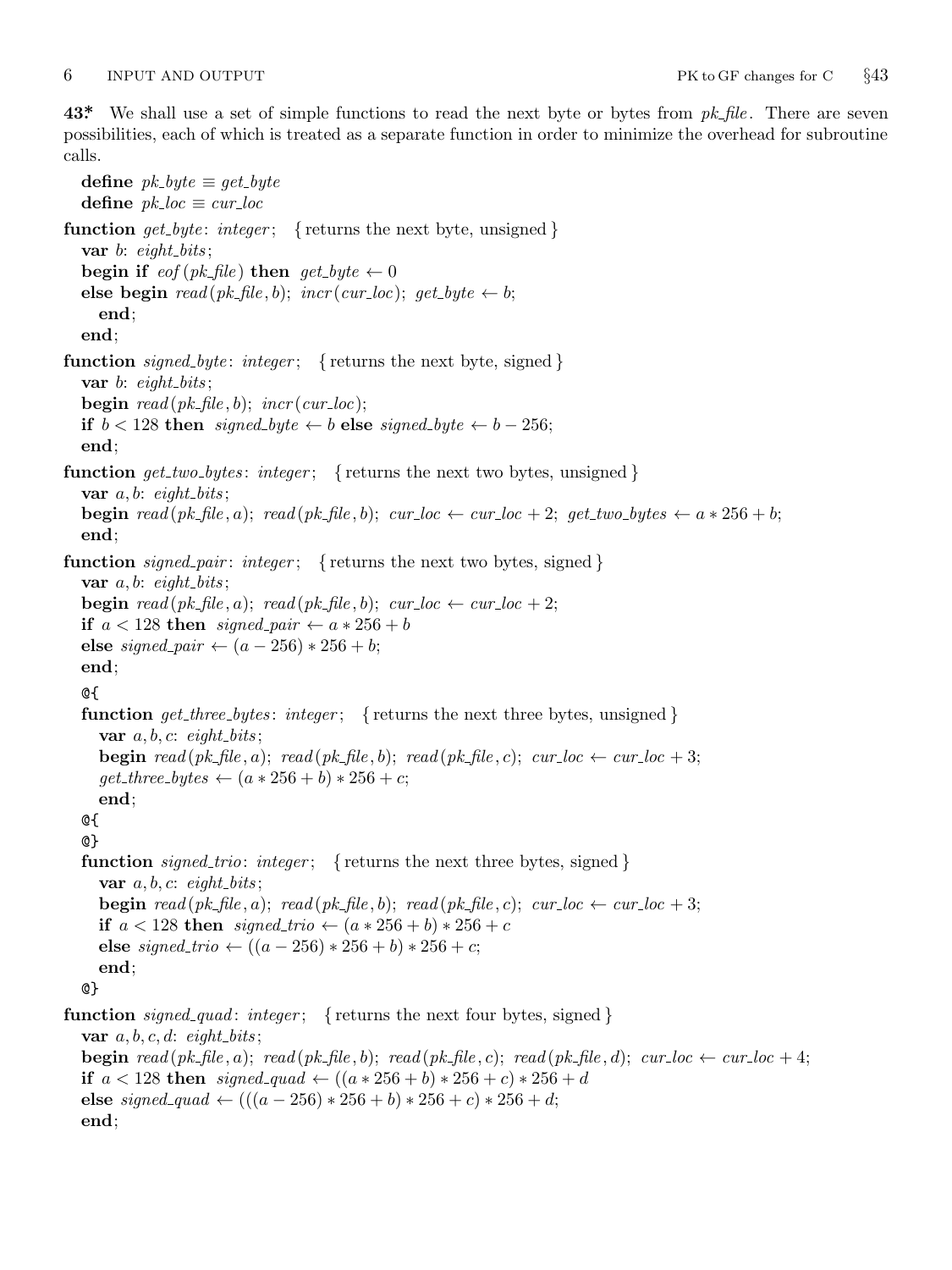<span id="page-6-0"></span>**45\*.** We put definitions here to access the DVItype functions supplied above. (*signed byte* is already taken care of).

```
define get_1 6 \equiv get\_two_b define signed\_16 \equiv signed\_pairdefine get\_32 \equiv signed\_quad
```
**46\*.** As we are writing the GF file, we often need to write signed and unsigned, one, two, three, and four-byte values. These routines give us that capability.

```
procedure gf_1 16 (i : integer);
  begin gf byte (i div 256); gf byte (i mod 256);
  end;
procedure gf 24 (i : integer );
  begin gf byte (i div 65536); gf 16 (i mod 65536);
  end;
procedure gf quad (i : integer );
  begin if i \geq 0 then
    begin gf byte (i div 16777216);
    end
  else begin \{i \leq 0 \text{ at this point, but a compiler is permitted to rearrange the order of the additions,which would cause wrong results in the unlikely event of a non-2's-complement representation. }
    i ← i + 1073741824; i ← i + 1073741824; gf_byte(128 + (i div 16777216));
    end;
  gf 24 (i mod 16777216);
```
**end**;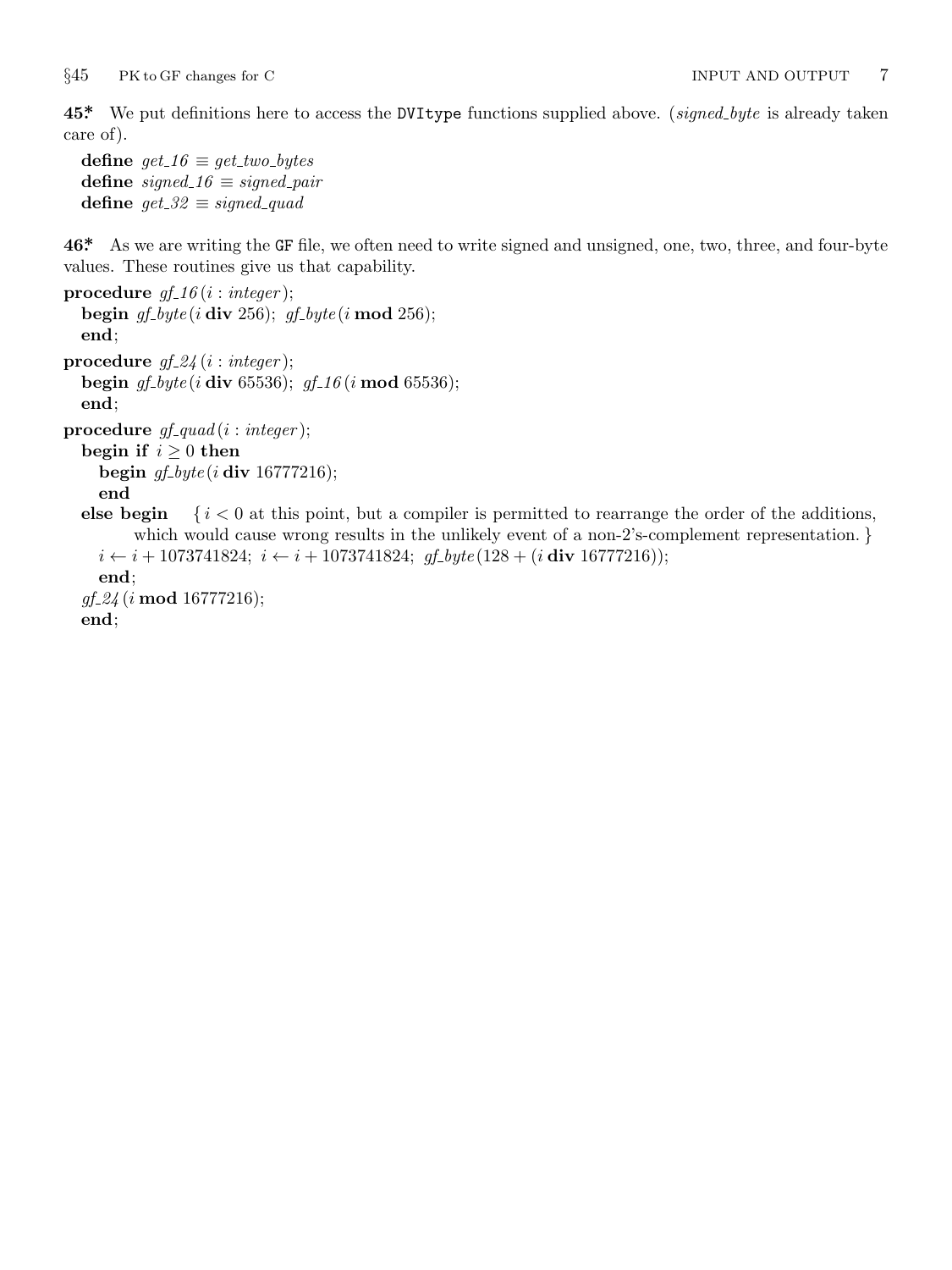# <span id="page-7-0"></span>8 CHARACTER UNPACKING PK to GF changes for C  $\S 47$

**49\*.** Now we read and check the preamble of the PK file. In the preamble, we find the *hppp*, *design size* , *checksum*. We write the relevant parameters to the GF file, including the preamble comment.

*⟨* Read preamble 49\* *⟩ ≡* **if**  $pk\_byte \neq pk\_pre$  **then**  $abort('Bad<sub>□</sub>pk<sub>□</sub>file!_{□}pre<sub>□</sub>command<sub>□</sub>missing.');$ *gf byte* (*pre* ); if  $pk\_byte \neq pk\_id$  then  $abort('Wrong\_\text{version}\_\text{of\_packed}\_\text{ifile}$ !.<sup>-</sup>);  $gf\_byte(gf\_id\_byte); j \leftarrow pk\_byte; gf\_byte(j); print('{}');$ **for**  $i \leftarrow 1$  **to**  $j$  **do begin**  $hppp \leftarrow pk\_byte$ ;  $gf\_byte(hppp)$ ;  $print(xchr[xord[hppp]])$ ; **end**;  $print\ln(5^{\circ})$ ;  $design\_size \leftarrow get\_32$ ;  $check{sw} \leftarrow get\_32$ ;  $hppp \leftarrow get\_32$ ;  $vppp \leftarrow get\_32$ ; **if**  $hppp \neq vppp$  **then**  $print\_ln('Warning: \square_1)$  aspect<sub> $\sqcup$ </sub>ratio $\sqcup$ not $\sqcup$ 1:1!´);  $magnification \leftarrow round(hppp * 72.27 * 5/65536); last\_eoc \leftarrow gf\_loc$ This code is used in section 73\*.

**51\***  $\langle$  Set initial values 12  $\rangle$  + $\equiv$ 

 $row\_counts \leftarrow smalloc\_array(integer, MAX\_COUNTS); max\_counts \leftarrow MAX\_COUNTS;$ 

**63\*.** Now, the globals to help communication between these procedures, and a buffer for the raster row counts.

*⟨* Globals in the outer block 11 *⟩* +*≡ input byte* : *eight bits* ; *{* the byte we are currently decimating *} bit weight*: *eight bits* ; *{* weight of the current bit *} max counts* : *integer* ; *row counts* : *↑integer* ; *{* where the row is constructed *} rcp*: *integer* ; *{* the row counts pointer *}*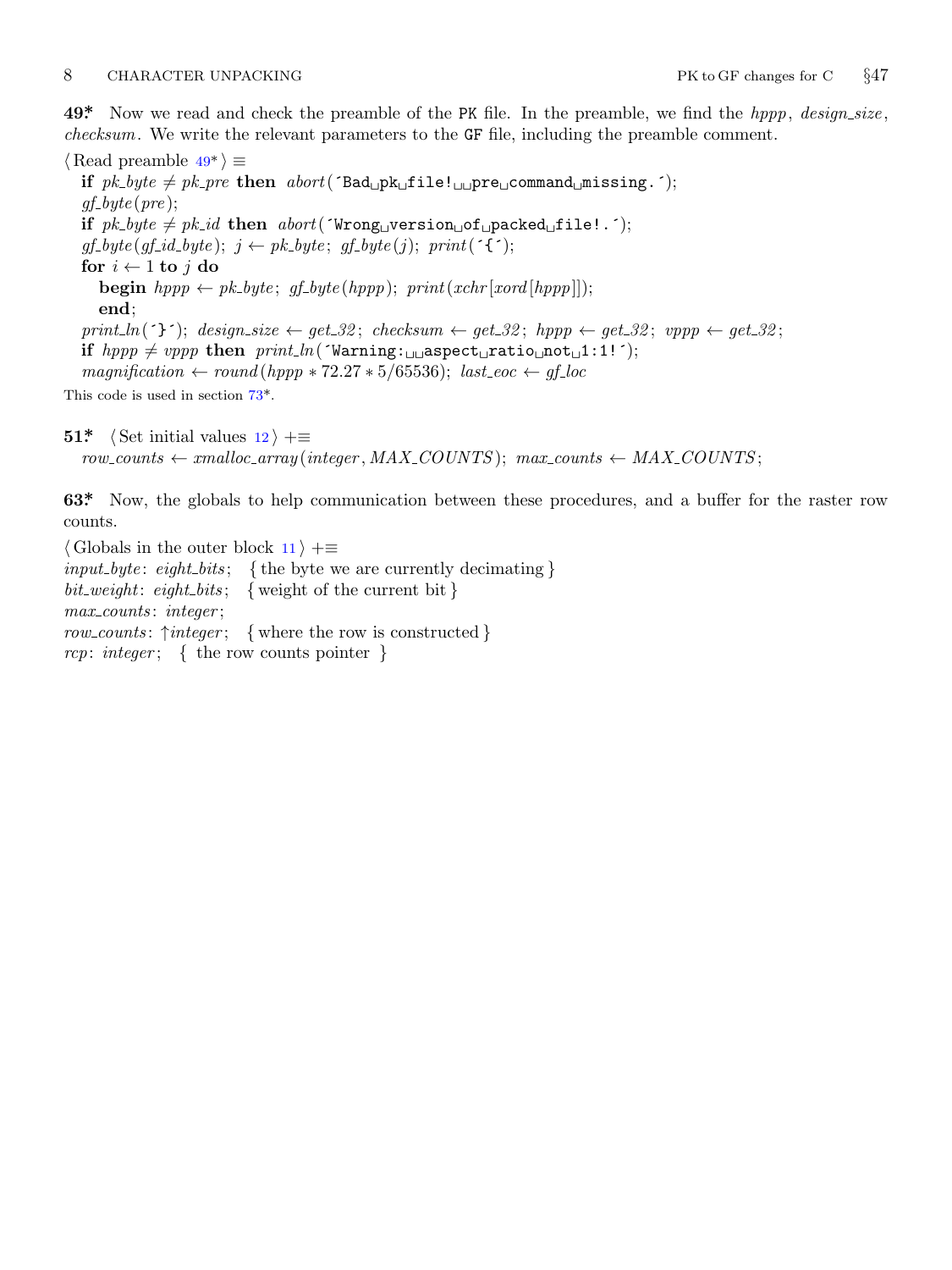<span id="page-8-0"></span>

**65\*.** And the main procedure. *⟨* Read and translate raster description 65\* *⟩ ≡* **if**  $(c\_width > 0) ∧ (c\_height > 0)$  **then begin**  $bit\_weight \leftarrow 0$ ;  $count\_down \leftarrow c\_height * c\_width - 1$ ; **if**  $dyn_f = 14$  **then**  $turn_0n \leftarrow get_bit$ ;  $repeat\_count \leftarrow 0; x_to_go \leftarrow c\_width; y_to_go \leftarrow c\_height; cur_n \leftarrow c\_height; count \leftarrow 0;$ *first\_on*  $\leftarrow$  *turn\_on*; *turn\_on*  $\leftarrow$   $\neg turn\_on$ ; *rcp*  $\leftarrow$  0; **while**  $y\text{-}to\text{-}go > 0$  **do begin if**  $count = 0$  **then**  $\langle$  Get next count value into *count* 64 $\rangle$ ; **if**  $rep = 0$  **then**  $first\_on \leftarrow turn\_on$ ; **while**  $count \geq x\_to\_go$  **do begin**  $row\text{-}counts[rcp] \leftarrow x\_to\_go$ ;  $count \leftarrow count - x\_to\_go$ ; **for**  $i \leftarrow 0$  **to** *repeat\_count* **do begin**  $\langle$  Output row  $66 \rangle$ ;  $y\_to\_go \leftarrow y\_to\_go - 1;$ **end**; *repeat\_count*  $\leftarrow 0$ ;  $x\_to\_go \leftarrow c\_width$ ;  $rcp \leftarrow 0$ ; **if**  $(count > 0)$  **then**  $first\_on \leftarrow turn\_on$ ; **end**; **if** *count >* 0 **then**  $\text{begin } row\_counts[rcp] \leftarrow count;$ **if**  $rep = 0$  **then**  $first\_on \leftarrow turn\_on$ ;  $rcp \leftarrow rcp + 1$ ; **if**  $rcp$  *>*  $max\_counts$  **then begin** *print ln*(´Reallocated␣row\_counts␣array␣to␣´*,*(*max counts* + *MAX COUNTS* ) : 1*,*  $\sim$ <sup> $\sim$ </sup> $\sim$ **items** $\sim$ from $\sim$ <sup> $\sim$ </sup>, *max counts* : 1*,*  $\sim$  *c*); *max counts*  $\leftarrow$  *max counts* + *MAX COUNTS*;  $row\_counts \leftarrow \text{} \leftarrow \text{} \leftarrow \text{} \leftarrow \text{} \leftarrow \text{} \leftarrow \text{} \leftarrow \text{} \leftarrow \text{} \leftarrow \text{} \leftarrow \text{} \leftarrow \text{} \leftarrow \text{} \leftarrow \text{} \leftarrow \text{} \leftarrow \text{} \leftarrow \text{} \leftarrow \text{} \leftarrow \text{} \leftarrow \text{} \leftarrow \text{} \leftarrow \text{} \leftarrow \text{} \leftarrow \text{} \leftarrow \text{} \leftarrow \text{} \leftarrow \text{} \leftarrow \text{} \leftarrow \text{} \leftarrow \text{} \leftarrow \text{} \leftarrow \text{}$ **end**;  $x\_to\_go \leftarrow x\_to\_go - count$ ;  $count \leftarrow 0$ ; **end**; **end**; **end**

This code is used in section 47.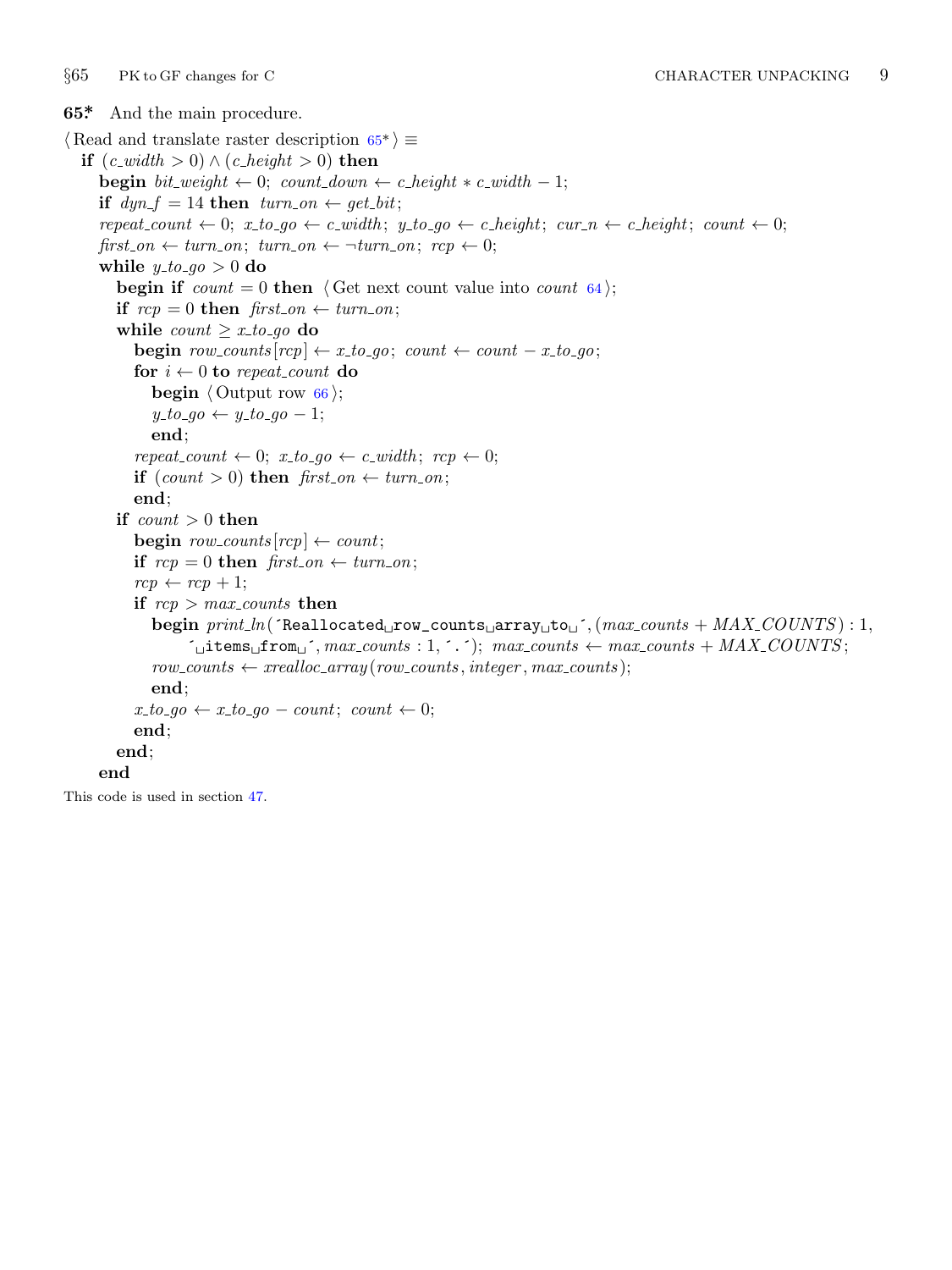<span id="page-9-0"></span>**71\*. Terminal communication.** Since this program runs entirely on command-line arguments, there is no terminal communication.

**72\*.** pktogf.web has a *dialog* procedure here.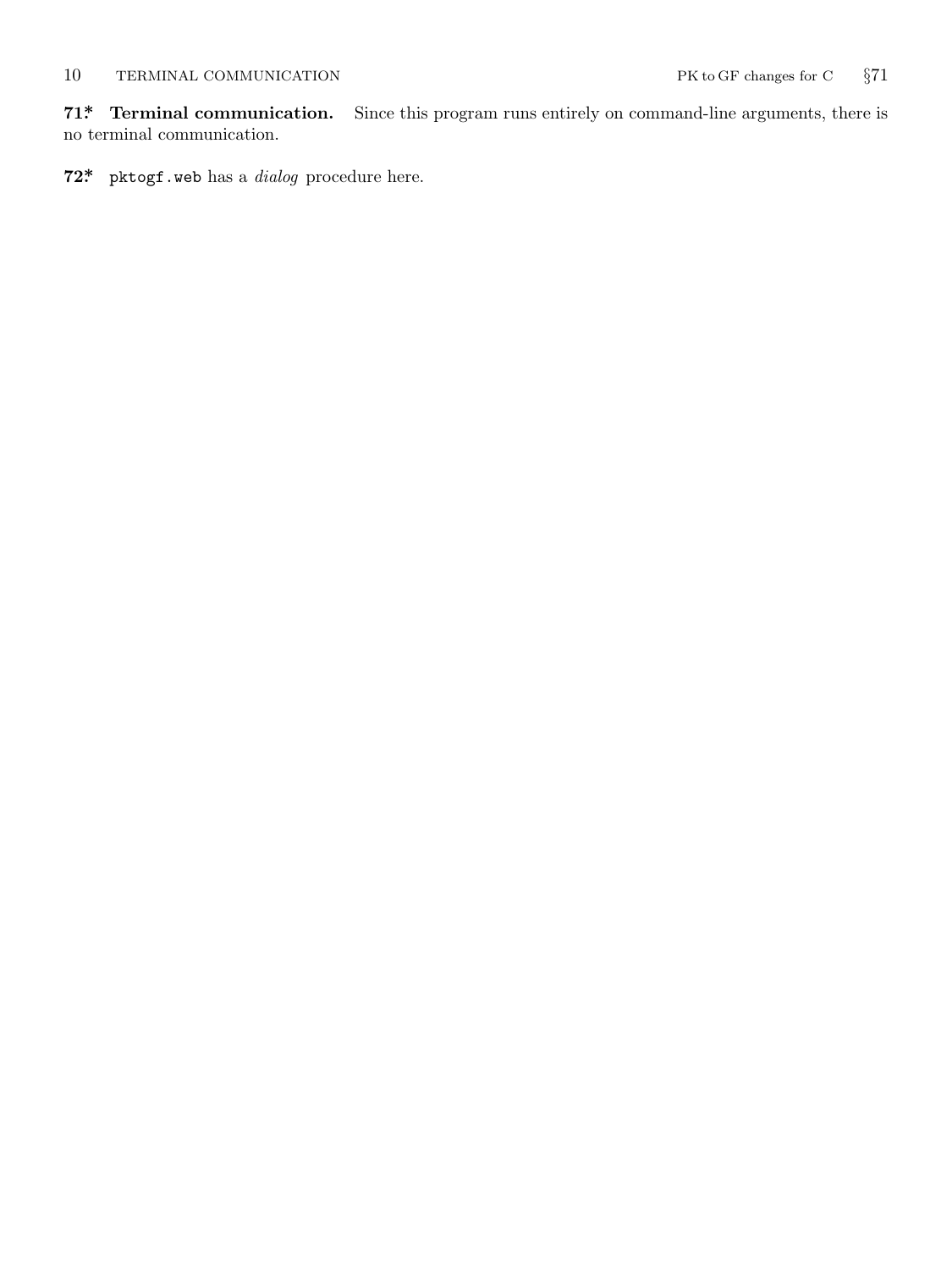<span id="page-10-0"></span>*§*73 PK to GF changes for C THE MAIN PROGRAM 11

# **73\*. The main program.** Now that we have all the pieces written, let us put them together.

**begin** *initialize*;  $\langle$  Open files 44 $\rangle$ ; *⟨* Read preamble 49\* *⟩*; *skip specials* ; **while**  $\text{flag\_byte} \neq \text{pk\_post}$  **do begin** *⟨* Unpack and write character 47 *⟩*; *skip specials* ; **end**; **while**  $\neg \textit{eof}$  ( $pk\textit{file}$ ) **do**  $i \leftarrow pk\textit{.}byte;$ *⟨*Write GF postamble 68 *⟩*;  $print\_ln(pk\_loc: 1, \lceil \text{yb} \text{ytes\_unpackage}_\text{u} \rceil, gf\_loc: 1, \lceil \text{yb} \text{ytes.} \rceil);$ **end**.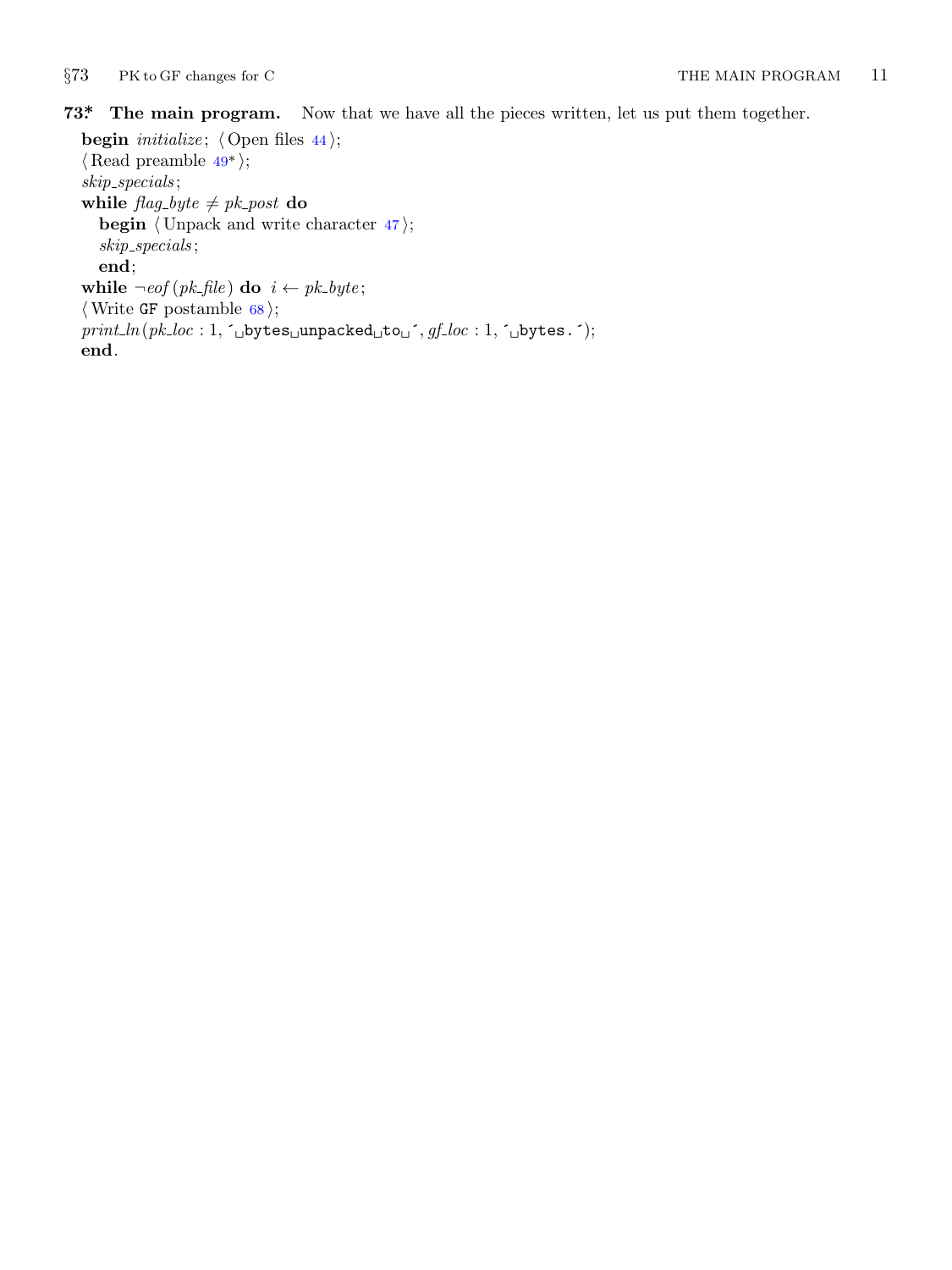# <span id="page-11-0"></span>12 SYSTEM-DEPENDENT CHANGES PK to GF changes for C *§*74

# **74\*. System-dependent changes.** Parse a Unix-style command line.

**define**  $argument_is(\textbf{\#}) \equiv (stromp(long-options[option_index].name, \textbf{\#}) = 0)$  $argument_is(\textbf{\#}) \equiv (stromp(long-options[option_index].name, \textbf{\#}) = 0)$  $argument_is(\textbf{\#}) \equiv (stromp(long-options[option_index].name, \textbf{\#}) = 0)$ *⟨* Define *parse arguments* 74\* *⟩ ≡* **procedure** *parse arguments* ; const  $n\_options = 3$ ;  $\{ Pascal won't count array lengths for us.\}$ **var** *long options* : **array** [0 *. . n options* ] **of** *getopt struct*; *getopt return val* : *integer* ; *option index* : *c int type* ; *current option*: 0 *. . n options* ; **begin** *⟨*Initialize the option variables 79\* *⟩*; *⟨* Define the option table 75\* *⟩*; **repeat**  $qetopt\_return\_val \leftarrow qetopt\_long\_only(argc, argv, \text{''}, long\_options, address\_of(option\_index));$ **if**  $qetopt\_return\_val = -1$  **then begin** *do nothing* ; *{*End of arguments; we exit the loop below. *}* **end else if**  $\text{getopt\_return\_val} = "?"$  **then begin** *usage* (*my name* ); **end else if** *argument is* (´help´) **then begin** *usage help*(*PKTOGF HELP,* **nil**); **end else if** *argument is* (´version´) **then begin** *print version and exit*(*banner ,* **nil***,* ´Tomas␣Rokicki´*,* **nil**); **end**; *{*Else it was a flag; *getopt* has already done the assignment. *}* **until**  $getopt\_return\_val = -1$  $getopt\_return\_val = -1$  $getopt\_return\_val = -1$ ; {Now *optind* is the index of first non-option on the command line. We must have one or two remaining arguments. *}* **if**  $(\text{optind} + 1 \neq \text{argc}) \land (\text{optind} + 2 \neq \text{argc})$  **then begin** *write ln*(*stderr , my name ,* ´:␣Need␣one␣or␣two␣file␣arguments.´); *usage* (*my name* ); **end**;

**end**;

This code is used in section 4\*.

**75\*.** Here are the options [w](#page-12-0)e allow. The first is one of the standard GNU options.

*⟨* Define the option table 75\* *⟩ ≡*

 $current\_option \leftarrow 0; long\_options[current\_option].name \leftarrow 'help';$  $long-options[current\_option].has_2arg \leftarrow 0; long_2options[current\_option].flag \leftarrow 0;$  $long\_\textit{options}$  [*current\_option*]*.val*  $\leftarrow$  0; *incr* (*current\_option*); See also sections  $76^*$ ,  $77^*$ , and  $80^*$ .

This code is used in section 74\*.

**76\*.** Another of the standard options.

*⟨* Define the option table 75\* *⟩* +*≡*  $long-options[current\_option].name \leftarrow 'version'; long\_options[current\_option].has\_arg \leftarrow 0;$  $long\_options[current\_option]$ .  $flag \leftarrow 0$ ;  $long\_options[current\_option]$ .  $val \leftarrow 0$ ;  $incr(current\_option)$ ;

**77\*.** Print progress information?

*⟨* Define the option table 75\* *⟩* +*≡*  $long\_options[current\_option].name \leftarrow 'verpose'; long\_options[current\_option].has\_arg \leftarrow 0;$  $long-options$  [*current\_option*]*.flag*  $\leftarrow$  *address\_of* (*verbose*); *long\_options* [*current\_option*]*.val*  $\leftarrow$  1; *incr* (*current option*);

**78\***  $\langle$  Globals in the outer block  $11$   $\rangle$  += *verbose* : *c int type* ;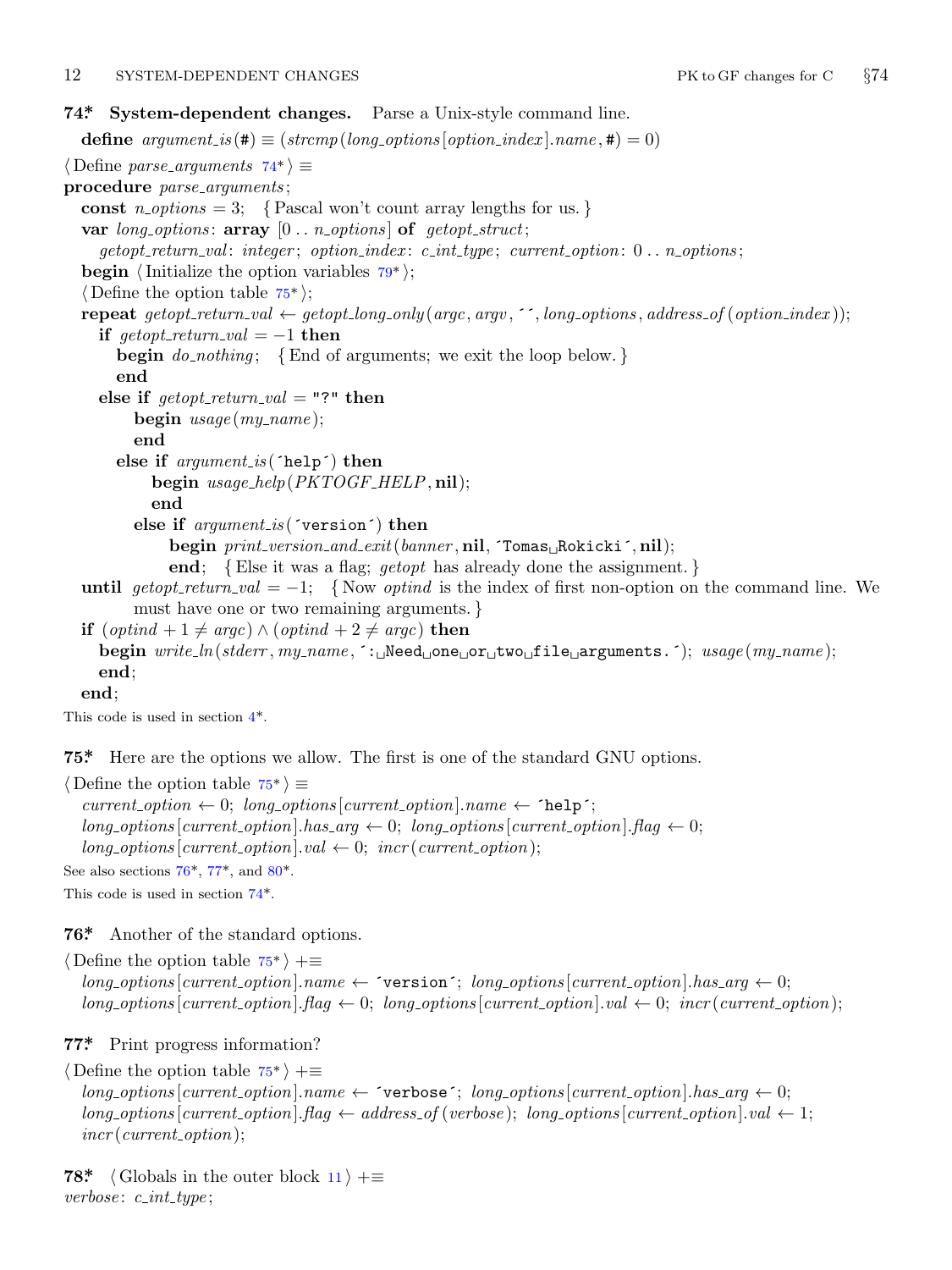<span id="page-12-0"></span>

**79\***  $\langle$  Initialize the opti[on](#page-11-0) variables  $79^*$   $\equiv$ *verbose ← false* ; This code is used in section 74\*.

**80\*.** An element with all zeros always ends the list.

*⟨* Define the option table 75\* *⟩* +*≡*

 $long\_options$  [*current\_option*]*.name*  $\leftarrow 0$ ; *long\_options* [*current\_option*]*.has\_arg*  $\leftarrow 0$ ;  $long\_options[current\_option]$ *.flag*  $\leftarrow 0$ ; *long\_options* [*current\_option*]*.val*  $\leftarrow 0$ ;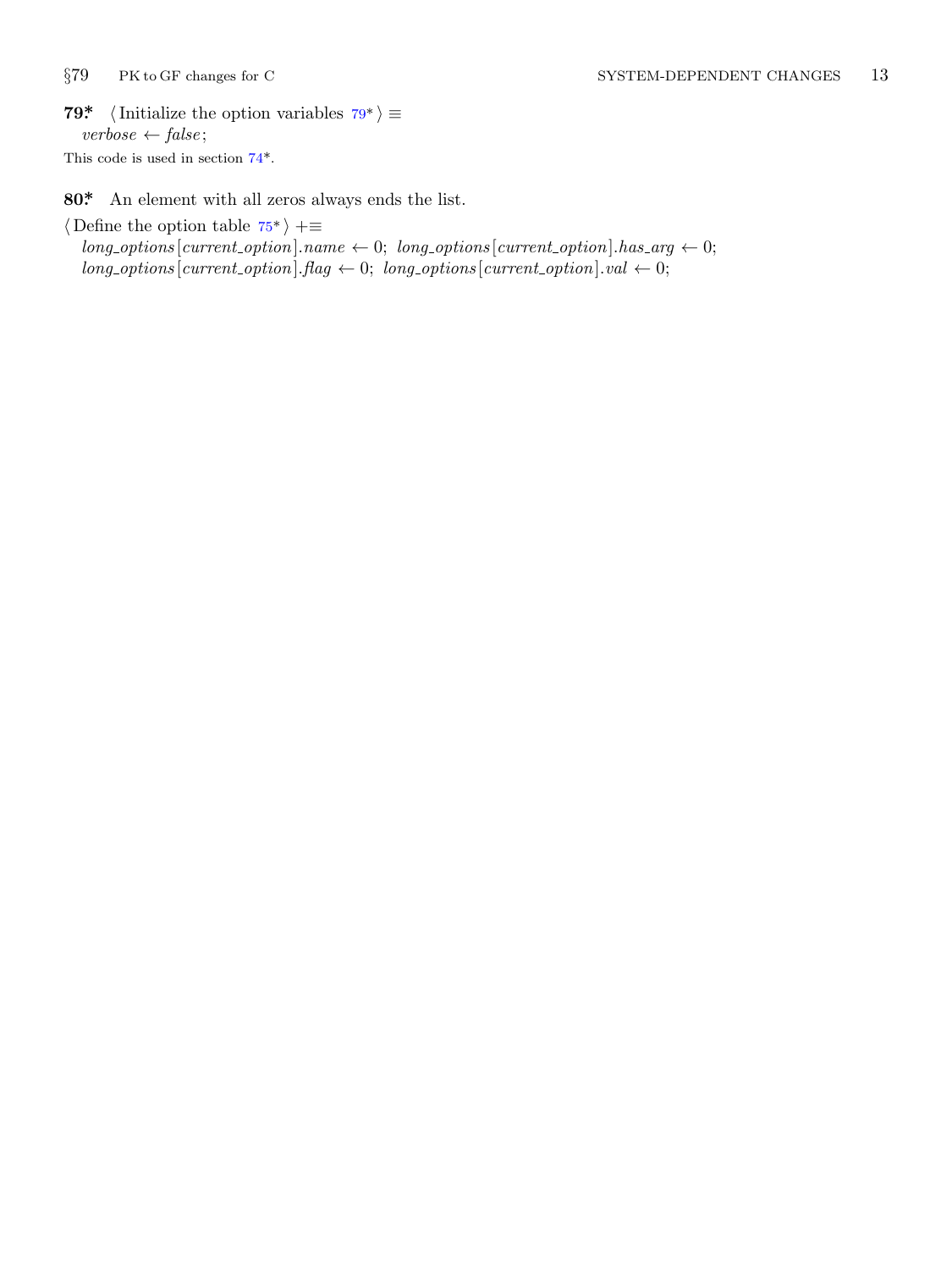<span id="page-13-0"></span>**81\*. Index[.](#page-11-0)** Pointers to error messages appear here together w[i](#page-9-0)th the section numbers where each identifier [is](#page-5-0) u[se](#page-1-0)d.

The following s[ecti](#page-11-0)[o](#page-7-0)[ns w](#page-11-0)ere changed by the change file: 2, 4, 5, 6, 8, 10, 30, 40, 41, 42, [43](#page-11-0), 45, 46, 49, 51, 63, 65, 71, 72, 73, 74, 75, [76](#page-4-0), [77,](#page-11-0) 78, 79, 80, 81.

*design size* : 49\*, 50, 68.

−help : 75\*. −versi[on](#page-1-0) [:](#page-11-0) 76\*. *a*: 43\*. *abo[rt](#page-5-0)*: 8,\* 47, 49,\* 70. *address of* : 74\*, 77\*. argc:  $40^*$ , 74\* *argument is* : 74\*. *argv*:  $4, 74$ \* *ASCII code* : 9, 11. *b*:  $43^*$ backpointers: 19. *banner* :  $2^*$ , 4\*, 74\* *basename change suffix* : 40\*. *bit\_[wei](#page-5-0)ght*: 62, 63\*, 65\*. *black* : 15, 16. *boc*: 14, 16, [1](#page-11-0)7, [1](#page-11-0)8, 19, 59. *boc1* : 16, [17](#page-4-0), 59. *boolean*: 62, 67. *byte file* : 38, 39. *c*: 43\*. *c height*[:](#page-2-0) 52, 53, 54, 55, 56, 65\*. *c int type* : 74\*, 78\*. *c string* : 41\*. *c width* : 52, 53, 54, 55, 56, 65\*. *car* : 48, 52, 53, 54, 59, 60. *cc*: 32. *char*:  $10^*$ , 50. *char l[oc](#page-2-0)*: 16, 17, 19, 61. *char loc0* : [1](#page-4-0)6, 17, 61. *char pointer* : [57](#page-1-0), 58, 59, 60, 61. check sum: 18. *checksum*: 49, 50, 68. Chinese character[s:](#page-8-0) 19. *chr*:  $10^*$  11, 13. *cmdline* : [4](#page-4-0)0[\\*](#page-5-0). *comm le[ngt](#page-8-0)h* : 2\*, 50. *comment*: 50. *cou[nt](#page-5-0)*: 64, 65, 67. *cou[n](#page-3-0)t\_down*: 64, 65\*, 67. *cs* : 18, 23.  $cur\_loc: 40^*43^*$ *cur\_n*: 65,\* 66, 67. *current\_option*: 74, 75, 76, 77, 80\* *d*:  $43^*$  $decr: \underline{7}, 30^*$  $del_m: \underline{16}$ . *del n*: 16. design size: 18.

*dialog* : 72\*. *dm*: 16, 32. *do\_nothing*:  $\frac{7}{2}$ , [74](#page-5-0)\* done: 64, 67. ds: 18, 23. *dx* : 16, 19, 32. *dy* : 16, 19, 32. *dyn\_f* : 28, 29, 30, 31, 32, 35, 36, 47, 48, 64, 65\* *eight\_[bits](#page-4-0)*: [3](#page-5-0)[8,](#page-10-0) 43\*, 62, 63\*. **else**: 3. **end**: 3. *end of packet*: [47,](#page-2-0) 48, 52, 53, 54. **endcases**: [3](#page-11-0). *eoc*: 14, 16, 17, 18, 47. *eof* : 40<sup>\*</sup>, 43<sup>\*</sup>, 73<sup>\*</sup> *false* : 64, 79\*. *first\_on*:  $65*66$ , 67. *first\_text\_c[ha](#page-3-0)r* :  $10$ <sup>\*</sup>, 13. flag: 32, [7](#page-5-0)5,\* 76,\* 77,\* 80\*. *flag byte* : 47, [53,](#page-5-0) [54,](#page-6-0) 69, 70, 73\*. Fuchs, D[avi](#page-6-0)d Raymond: 20. *get bit*: [62](#page-6-0), [64](#page-7-0), 65\*. *get byte* : [4](#page-11-0)3\*. *get nyb* : 30\*, 62. *get three bytes* : 43[\\*.](#page-11-0) *get two bytes* : [43](#page-11-0)\*, 45\*.  $get_1 6$ :  $45^*$  [53,](#page-4-0) [54](#page-6-0).  $get\_32$ :  $45^*$ ,  $49^*$  $49^*$ , [52](#page-4-0), 70. *getopt*: 74\*. *getopt l[ong](#page-4-0) [onl](#page-4-0)y* [:](#page-4-0) 74\*. *getopt retu[rn](#page-4-0) v[al](#page-4-0)* : 74\*. *getopt str[uct](#page-6-0)*: 74\*. *gf\_byte* : [3](#page-6-0)8,  $\frac{42}{36}$   $46$ ,  $47$ ,  $49$ ,  $59$ , 61, 66, 68, 70.  $gf_{\!\perp} f \! f \! l \! e$ : [39](#page-6-0), 40<sup>\*</sup>, 42<sup>\*</sup> *gf id byte* : [16,](#page-11-0) 4[9\\*,](#page-11-0) 6[8.](#page-12-0) *gf<sub>-loc</sub>*: 40<sup>\*</sup>, 41<sup>\*</sup>, 42<sup>\*</sup>, 47<sup>\*</sup>, 49<sup>\*</sup>, 68<sup>\*</sup>, 70<sup>\*</sup>, 73<sup>\*</sup>  $gf_name: 40^*41^*$ *gf quad* : 46\*, 59, 61, 68, 70.  $gf_1 16$ : 46<sup>\*</sup>, 66.  $gf_224: 46^*$  $gf_224: 46^*$  $gf_224: 46^*$  $gf_224: 46^*$  $gf_224: 46^*$ *has\_arg*: [75](#page-3-0),\* [76](#page-4-0),\* [77](#page-5-0),\* [80\\*](#page-11-0). *height*: 31. *hoff* : 32, 34. *hor esc*: 52, 53, 54, 55, 60. *hppp*: <u>18</u>, 23, 49, 50, 68. *i*:  $4$ <sup>\*</sup>,  $30$ <sup>\*</sup>,  $48$ , 70. *incr* : 7, 30, 42, 43, 75, 76, 77\*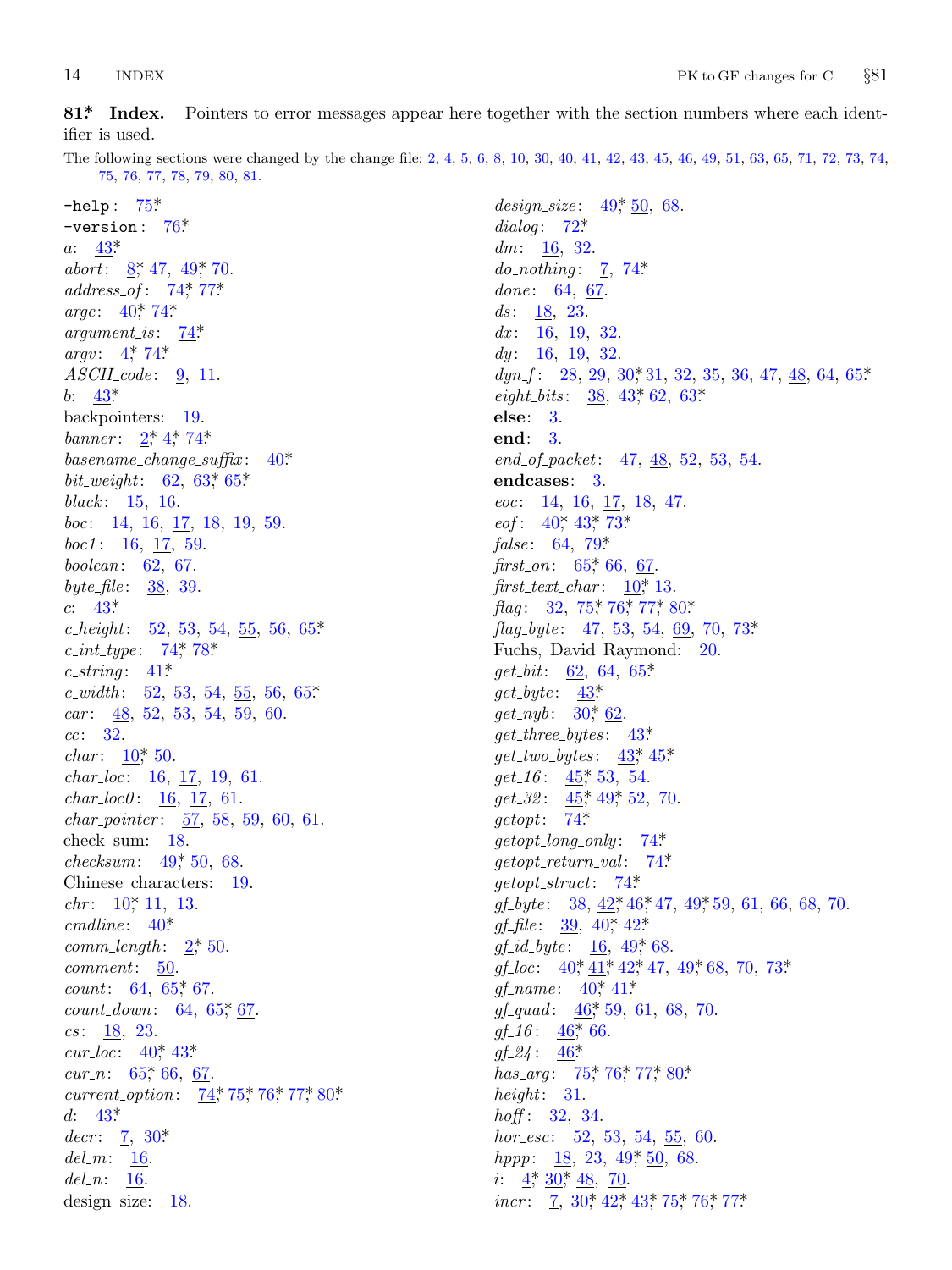*§*81 [PK t](#page-8-0)o GF changes f[or C](#page-11-0) INDEX 15

*initialize* :  $4 \frac{4}{5} 73$ *input*: 4\*. *input byte* : 6[2,](#page-4-0) 63\*. *integer* :  $4^*30^*41^*43^*46^*48$  $4^*30^*41^*43^*46^*48$  $4^*30^*41^*43^*46^*48$ , 50, 51<sup>\*</sup>, 55, 57, 62,  $63^*$  65\*, 67, [69](#page-4-0), 70, 74\* *j*: 48. Japanese characters: 19. Knuth, D. E.[:](#page-7-0) 29.  $k$ *pse\_find\_pk* :  $40^*$ .  $k$ *pse\_init\_prog*:  $4^*$  $4^*$ . *kpse open file* : [40](#page-7-0)\*. *kpse pk format*: 40\*. *kpse set progr[am](#page-7-0) [nam](#page-7-0)e* [:](#page-8-0) 4\*. *last\_eoc*: 47, 49<sup>\*</sup>, [55](#page-1-0), [68](#page-7-0).  $last\_text\_char: 10^*$  13. *long\_options*: 74\*, 75\*, 76\*, 77\*, 80\*. *magnification*:  $49, 50$ . *max* : 66, 67. *max\_counts* : 51,\* 63,\* 65.\* *MAX\_COUNTS*: 6,\*51,\*65.\* *max\_m*: 16, 18, 56, 57, 59. *max n*: 16, 18, 56, 57, 59. *max new row*: 17. *min\_m*: 16[,](#page-1-0) <u>18</u>, [56,](#page-11-0) 57, 59. *min<sub>-</sub>n*: 16, [18](#page-11-0), 56, 57, 59. *mmax m*[:](#page-11-0) [56,](#page-11-0) [57,](#page-11-0) [58,](#page-11-0) [68.](#page-12-0) *mmax n*: 56, 57, 58, 68. *mmin\_m*: 56, 57, 58, 68. *mmin<sub>-1</sub>*: 56, 57, 58, 68. *my\_name* : 2,\* 4,\* 74.\* *n options* : 74\*. *name* : 74, 75, 76, 77, 80\* *new row 0* : [16,](#page-4-0) 17, 66. *new row 1* [:](#page-4-0) [16.](#page-11-0) *new row 164* : [16](#page-11-0). *no op*: 16, 17, 19. *nop*: 17. *open\_qf\_file* :  $40^*$ , 44. *open pk file* : 40\*, 44. *optind*:  $40^{\circ}$  $40^{\circ}$ , 74\* *option index* : 74\*. *ord* : 11. oriental characters: 19. **othercases**: 3. *others* : 3. *output*: 4\*. *packet length* : 52, 53, 54, 55. *paint switch* : 15, 16.  $paint_0: 16, 17, 66.$ *paint1* : 16, <u>17</u>, 66. *paint2* : 16. *paint3* : 16.

*parse arguments* : 4\*, 74\*. *pk\_byte* : 38,  $\frac{43}{49}$ , 49, 53, 54, 62, 70, 73\*. *pk\_file* : 39, 40\*, 43\*, [73\\*.](#page-10-0) *pk id* : 24, 49\*. *pk loc*:  $\underline{41}$ <sup>\*</sup>,  $\underline{43}$ <sup>\*</sup>, 47, 52, 53, 54, 73<sup>\*</sup>  $pk\_name: 40^*_{14}$ *pk no op*: [23](#page-1-0), 24. *pk packed num*: 3[0\\*,](#page-11-0) 62, 64. *pk post*: 23, 24, 70, 73\*. *pk pre* : 23, 24, 49\*. *pk xxx1* : 23, 24. *pk yyy* : 23, 24. *PKtoGF* : 4\*. *PKTO[GF](#page-1-0) [HE](#page-7-0)LP*: 7[4\\*.](#page-1-0) *pl* : 32. *post*: 14, 16, 17, 18, 2[0,](#page-11-0) 68. *post post*: 16, 17, 18, 20, 68. *pre*: 14, [16,](#page-4-0) 17, 49\* *pream[ble](#page-7-0) [com](#page-8-0)ment*: 2\*. *print*:  $4^*$ , 49\* *print\_ln*: <u>4</u>\*, 8\*, [49](#page-3-0)\*, [60](#page-8-0), 65\*, 73\*. *print v[ersi](#page-4-0)on and exit*: 74\*. *proofing* : 1[9.](#page-4-0) *put byte* : [4](#page-7-0)2\*. *rcp*:  $63$ <sup>\*</sup>, 65<sup>\*</sup>, [66](#page-7-0). *read* : 43\*. *repeat\_count*:  $30^*$ , 65<sup>\*</sup>, 67. *reset*: 40\*. *rewritebin*: 40\*. *round* : 49\* *row\_counts* :  $51^*$ ,  $63^*$ ,  $65^*$ , 66. *s hor esc*: 57, [6](#page-5-0)0, [6](#page-6-0)1. *s tfm width* : [57](#page-5-0), 60, 61. *s ver esc*: [57,](#page-6-0) 60, 61. *scaled* : 16, 18, 1[9,](#page-10-0) 23. *signed\_byte*:  $43^*$ , 45<sup>\*</sup>, 54. *signed pair* : 43\*, 45\*. *signed quad* : 43\*, 45\*. *signed trio*: 43\*. *signed*  $16: \frac{45}{50}$  $16: \frac{45}{50}$  $16: \frac{45}{50}$ , 53. *skip spe[ci](#page-1-0)als* : 70, 73\*. *skip0* : [16](#page-1-0), 17, 66. *skip1* : 1[6,](#page-11-0) 17, 66. *skip2* : 16. *skip3* : 16. *stderr* : 74\*. *stdin*: 4\*. *stdout*: 4\*. *strcmp*: 74\*. system dependancies:  $6^*38$ . system dependencies:  $10^*20$ , 39, 40 $*43^*$ . *temp*: 62.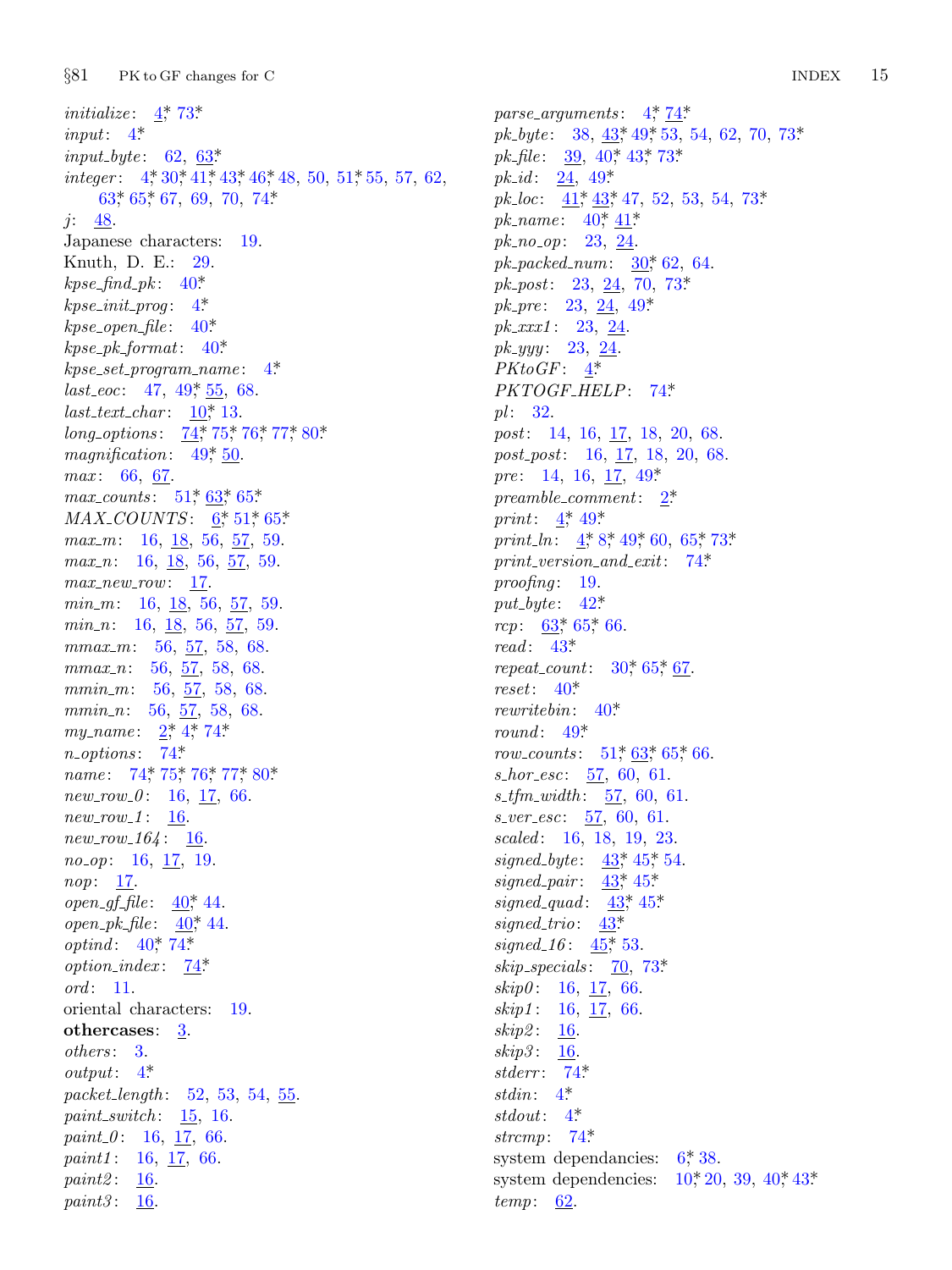16 [IN](#page-1-0)DEX PK to GF changes for C *§*81

*text\_char*:  $\frac{10}{10}$ , 11[.](#page-8-0)  $text_{file}:$  $text_{file}:$   $\underline{10}^*$ *tfm*: 32, 33, 36. *tfm\_widt[h](#page-11-0)*: <u>48</u>, 52, 53, 54, 60. *this\_char\_ptr*:  $\frac{57}{57}$ , 59, 70. *true*: [8](#page-11-0), [64](#page-11-0). *turn\_on*: 47, 64, 65, 66, 67. *uexit*: 8[\\*](#page-1-0) *undefined\_commands*: 17. *usage* : 74\*. *usage help* : 74\*. *val*: 75,\* 76,\* 77,\* 80.\* *ver\_esc*: 52, 53, 54, 55, 60. *verbose*: 4, 8, 77, 78, 79\* *voff* : 32 , [3](#page-1-0)4 [.](#page-11-0) *vppp*: <u>18</u>, 23, 49, 50, 68. white: 16[.](#page-8-0) *width* : 31 . *word\_width*: [5](#page-7-0)2, 53, 54, 55. *write* : 4\*. *write\_ln*: 4, 74\* *x off*: <u>48</u>, 52, 53, 54, 56. *x*<sub>-to-go: 65<sup>\*</sup>, 67.</sub> *xchr*: <u>11</u>, 12, 13, 49\* *xmalloc array* : 51\*. *xord*: 11, 13, 49\*. *xrealloc a[rray](#page-8-0)* : 65\*. *xxx1*: 16, 17. *xxx2*: <u>16</u>. *xxx3* : 16 .  $xxx4: 16$ . *y*<sub>-</sub>*off*: <u>48</u>, 52, 53, 54, 56. *y*<sub>-to-go</sub>: 65,\* 66, <u>67</u>. *yyy*: 16, <u>17</u>, 19, 23.